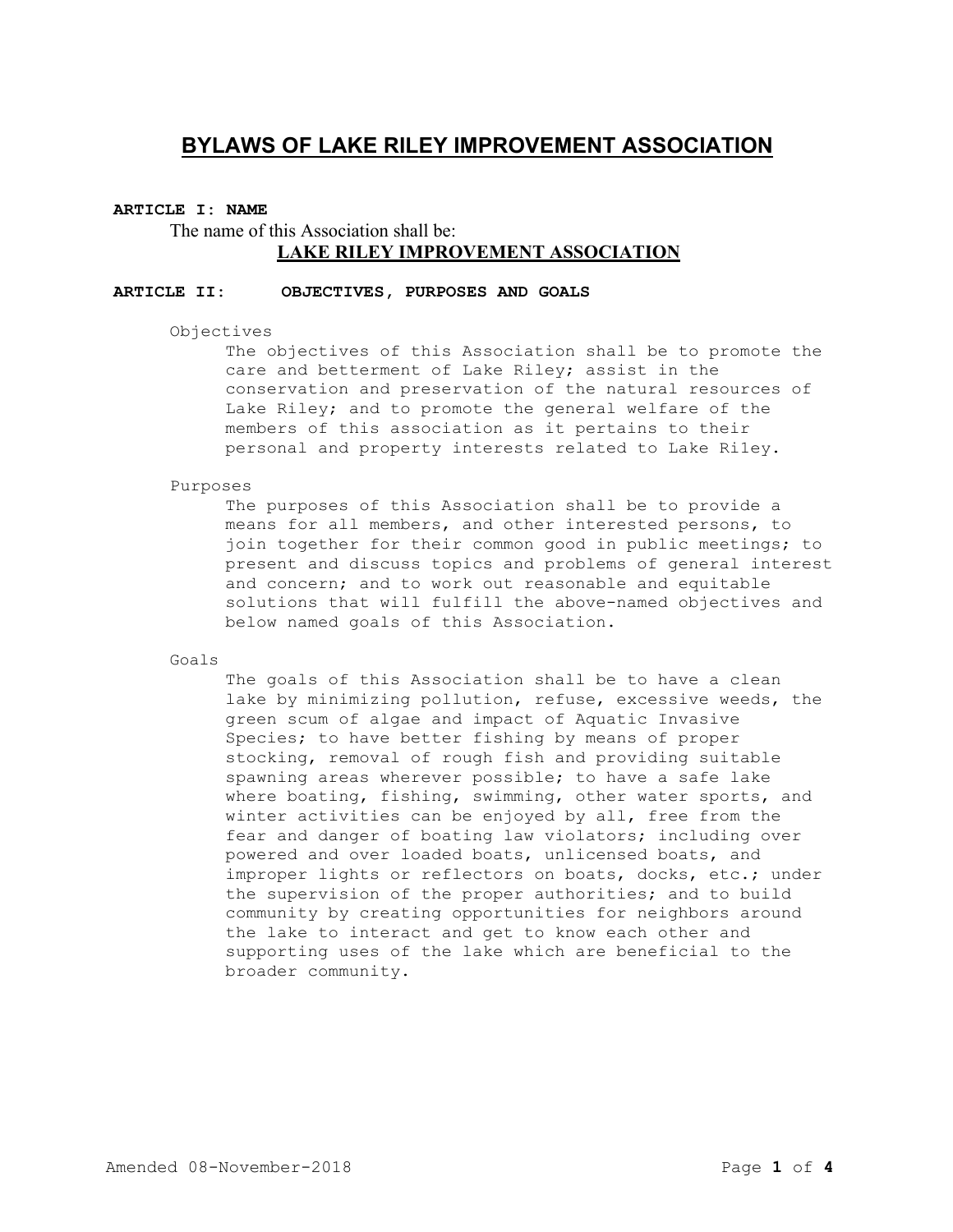#### **ARTICLE III: MEMBERSHIP AND DUES**

Section 1

There are two types of memberships in the Association, Regular and Associate. Regular members shall include owners of property adjoining the waters of Lake Riley, persons leasing property adjoining the waters of Lake Riley; communities /associations having easement rights + or access to Lake Riley; and one membership each for the two municipalities in which Lake Riley is situated. Regular members have voting privileges (one vote each per family, community/association, and municipality).

Associate membership is open to individual homeowners in communities/associations having easement rights for access to Lake Riley, and all others interested in supporting the objectives, purposes and goals of the association.

Membership in the Association entitles the member to: be listed in the Association directory, receive a copy of the directory, and to be informed of all meetings and other official business of the Association.

Section 2

The yearly dues of this Association shall be \$20.00 (Twenty) for all members (regular and associate), due and payable within 30 days of the annual meeting. Dues shall be used for projects to improve Lake Riley and any/all Association costs.

Section 3

It is understood that this Association is nondiscriminatory, non—political and operated not for profit.

Section 4

An amendment or amendments to all or any part of these by laws may be made at the annual meeting of any year by a two thirds vote of the members voting at such meeting.

## **ARTICLE IV: OFFICERS AND THEIR DUTIES**

Section 1

The elected officers of this Association shall be a President, Vice President, a Secretary, and a Treasurer. Officers shall be elected in three-year cycles. The Secretary and Treasurer positions shall be elected in the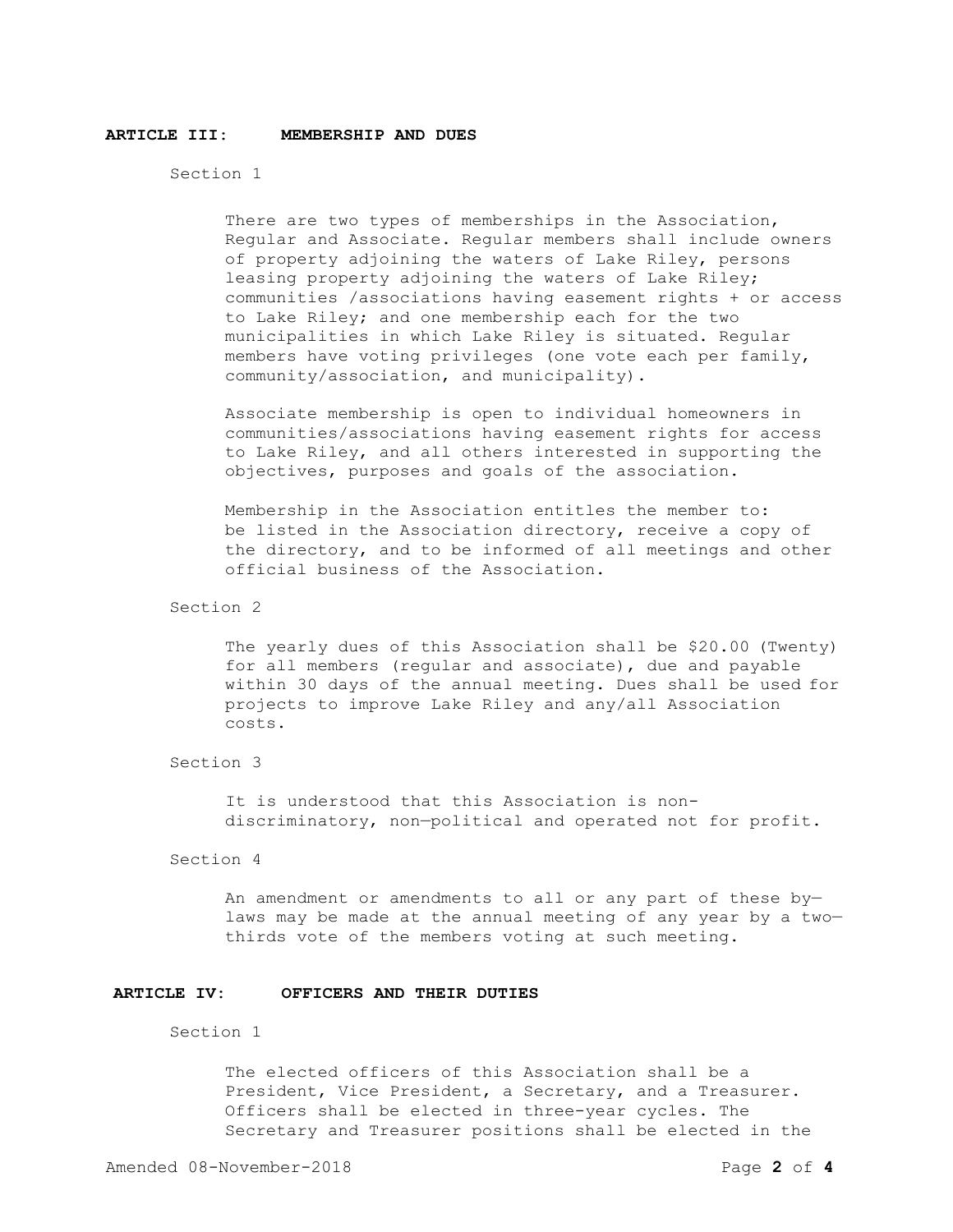first year of the cycle. The President and the Vice President shall be elected in the second year of the cycle. The third year will be a skip-year with no elections unless required for unique circumstances. Together these four individuals shall constitute the Governing Board of this Association. The officers may run and be elected to serve for multiple terms

## Section 2

The President shall preside at all meetings of the Association, enforce order and the observance of the by laws, appoint committees and perform other duties as the Association may order in meeting. The President shall preside at all meetings of the Governing Board.

# Section 3

The Vice—President shall perform all the duties of the President in case of his/her absence or inability to attend the duties of his/her office. In case a vacancy occurs in the office of President, the Vice—President shall automatically become President, and a new Vice— President shall be elected at the next regular meeting.

## Section 4

The Secretary shall keep the minutes of all meetings of the Association. At each meeting the minutes of the preceding meeting may be read, and shall be offered for correction and/or approval by the association. The Secretary shall make sure that records are kept available to the membership, issue notices of meetings, and conduct the general correspondence of and to the membership. The Secretary shall maintain the website lakeriley.org and any social media designed for the LRIA for as long as they remain viable, and may enlist a Technology chair to help.

### Section 5

The Treasurer shall collect all dues and assessments and receive all contributions to the Association, and pay all bills of the Association from the LRIA account. The Treasurer must keep accurate accounts and shall report all financial transactions for the preceding period at each meeting of the association. No Officer, Representative or member of this Association shall incur indebtedness or cause an indebtedness to be incurred in the name of the Association without prior approval. The Treasurer will maintain a current roster of membership.

#### Section 6